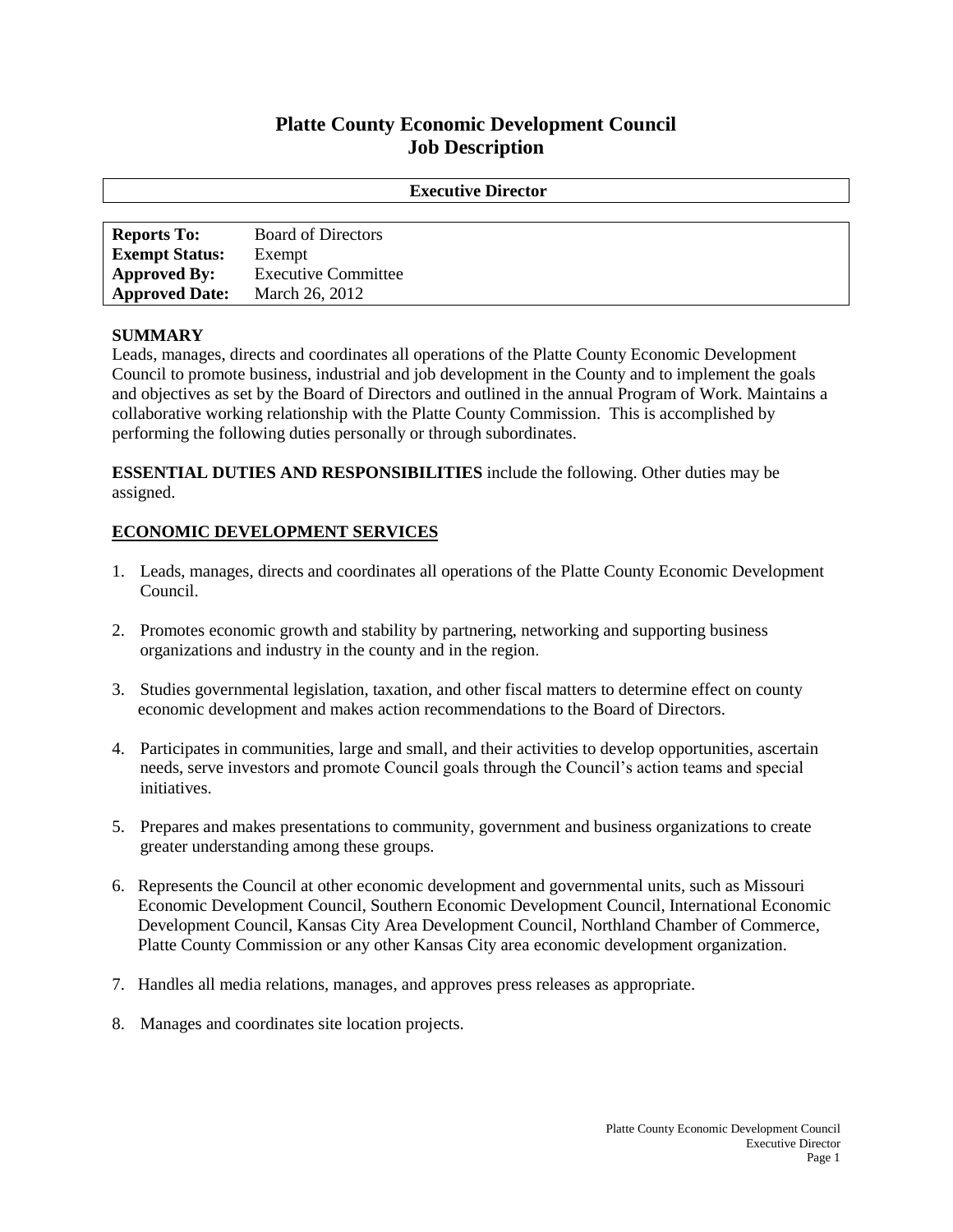# **INVESTOR RECRUITMENT/INVESTOR SERVICES AND FUND DEVELOPMENT**

- 1. Leads, manages all investor recruitment and investor services activities in coordination with the Executive Committee.
- 2. Works with Board of Directors to establish short- and long-range goals to achieve Council investor and funding objectives.
- 3. Researches public and private grant agencies to identify potential sources of funding for research, community service, or other projects and in concert with the board, acts upon these opportunities.

# **ADMINISTRATION**

- 1. Carries out the strategic goals of the Board of Directors as outlined in the program of work.
- 2. Prepares annual budget in consultation with other staff and the Secretary Treasurer to allocate funds, control costs and maintain operations at a consistent level. Submits to the Board of Directors for approval.
- 3. Oversees and approves all accounting activities including payroll.
- 4. Prepares agenda for Board meetings.
- 5. Works with all Board committees in carrying out their various goals and objectives.
- 6. Hires, trains and evaluates the performance of all staff.
- 7. Recommends new policies and procedures to Board of Directors as necessary.

# **OTHER**

1. Performs other related duties as assigned by the Board of Directors.

# **SUPERVISORY RESPONSIBILITIES**

Directly supervises two employees. Carries out supervisory responsibilities in accordance with the organization's policies and applicable laws. Responsibilities include interviewing, hiring, and training employees; planning, assigning, and directing work; appraising performance; rewarding and disciplining employees; addressing complaints and resolving problems.

# **QUALIFICATIONS**

To perform this job successfully, an individual must be able to perform each essential duty satisfactorily. The requirements listed below are representative of the knowledge, skill, and/or ability required. Reasonable accommodations may be made to enable individuals with disabilities to perform the essential functions.

# **EDUCATION and/or EXPERIENCE**

Master's degree (M. A.) or equivalent; or four to ten years related experience and/or training; or equivalent combination of education and experience.